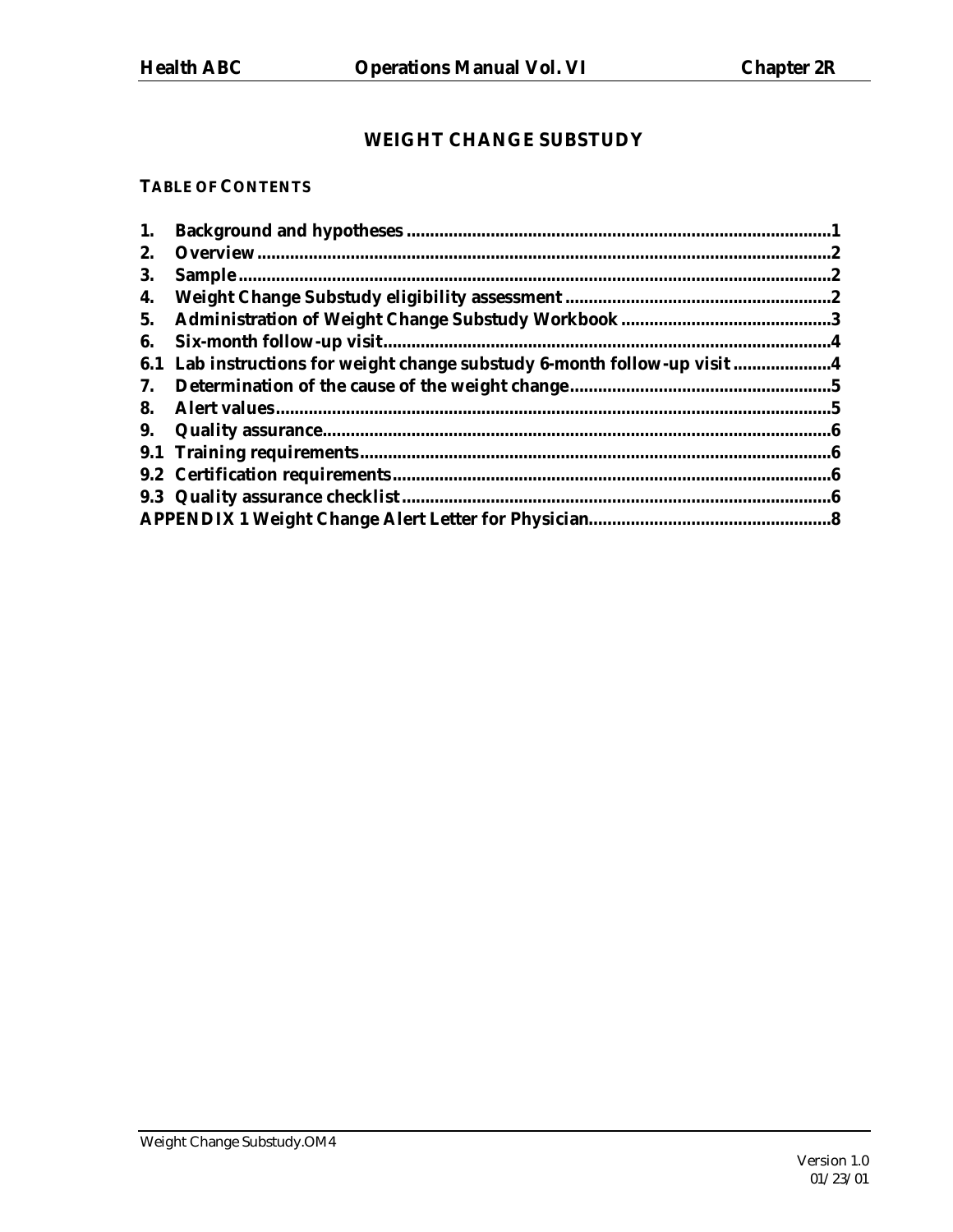# **WEIGHT CHANGE SUBSTUDY**

## **1. Background and hypotheses**

The Weight Change Substudy will describe the natural history, frequency and time course of weight loss and weight gain. Those with weight changes, identified at the Year 4 annual clinic visit, will be evaluated for further weight change, and the net changes in lean mass will be assessed at the clinic visit. While the annual exams in Health ABC will provide data to describe annual weight changes, the goal of the substudy is to describe the short term trajectory of weight change and associated short term outcomes in the year following the identification of the weight change. Weight changes may occur gradually or have a more steep trajectory. A proportion of those with weight changes may return to baseline weight, while others may show continued gain or loss.

Body weight peaks in late middle age, and generally declines in late life, but is likely to be a dynamic and heterogeneous process. Weight loss of 5% or more in older adults is associated with increased mortality. The proportion of individuals with weight loss who have reversible or preventable illness has not been well described. In Health ABC, the Acute Respiratory Infection Substudy (Flu Substudy) will evaluate weight changes in those with acute illness. However, weight changes may also occur in the absence of acute illness. In the Cardiovascular Health Study (CHS) cohort, about 20% of those with a 5% weight loss had a hospitalization or new diagnosis of cancer in the year preceding the weight loss. This suggests that the majority of those who have weight loss in Health ABC may not have an obvious serious illness to explain the weight loss. This substudy will provide the data to evaluate the importance and prevalence of various short-term patterns of weight change.

# **Hypotheses:**

- 1. Participants characterized as having a weight change will be more likely to have had a recent health event than those who are weight stable, but the majority of participants with changes will have had no specific health event.
- 2. There will be a heterogeneous pattern of subsequent weight changes. A small proportion of participants will have continued weight change in the next 6 months.
- 3. Participants with continued weight loss will have higher markers of inflammation and lower markers of anabolic hormones than those who remain stable or regain. These participants will also have a greater increase in these markers in the 6 month follow-up period than those who are weight stable or those who regain weight.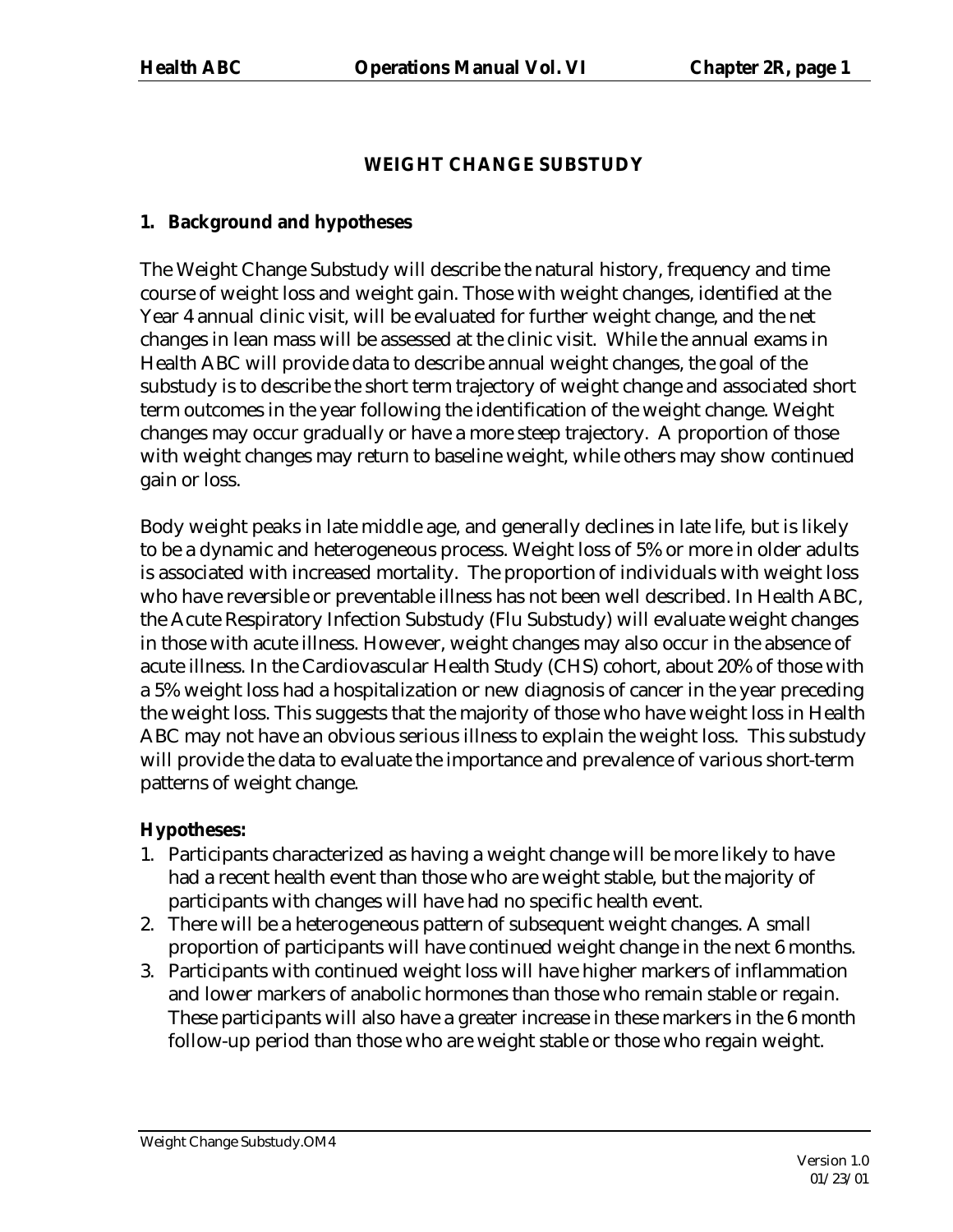4. Participants who are gaining weight will have a higher prevalence of mobility impairment and congestive heart failure or knee osteoarthritis, and may have an increased incidence of adverse health events.

## **2. Overview**

Participants with a weight change of 5% or more will be classified as weight losers or weight gainers, and the remaining participants, if they have not gained or lost weight over the past 12 months, will be classified as weight stable. All participants who have a qualifying weight change  $(\pm 5\%)$ , plus a random sample of those who have been weight stable will be enrolled in this substudy.

Participants who experienced a change in weight and a sample of those who are weight stable, will be tracked for 6 months to determine the natural history of the weight change. Follow-up will include a home visit (or, if the participant prefers, a clinic visit) in 6 months to reweigh the participant, and to draw a blood sample. New health events will be assessed using the standard Semi-Annual Telephone Contact form which will be completed for all Health ABC participants, including the participants enrolled in the Weight Change Substudy. Consent will be obtained prior to the additional visit. The annual DXA scan will be used to evaluate lean mass changes. During the 6-month follow-up visit, those evaluated for further weight change will be classified as having additional weight loss, as having re-gained their weight, or as remaining stable at the Year 4 weight.

# **3. Sample**

The substudy will include all weight changers, defined as participants who experienced a  $\geq$  5% weight gain or loss between the Year 3 and Year 4 annual clinic visits. Assuming that 2,751 participants will be enrolled as of the Year 4 clinic visit (90% of 3057), and that 7% will be "weight gainers" and 7% will be "weight losers," a total of about 400 (2,751 x 14%) extra contacts will be needed, or 200 at each clinic. Each clinic will also evaluate 100 controls who are weight stable as a comparison group. This will result in six extra contacts per clinic per week (based on 50 weeks/year).

The Weight Change Substudy will be conducted over a one year period, starting with the Year 4 clinic visit. A participant enrolled in the Weight Change Substudy may also be enrolled in the Flu Substudy. The flu health event may be the primary explanation for the weight change.

### **4. Weight Change Substudy eligibility assessment**

Cases and controls will be identified during the Year 4 clinic visit.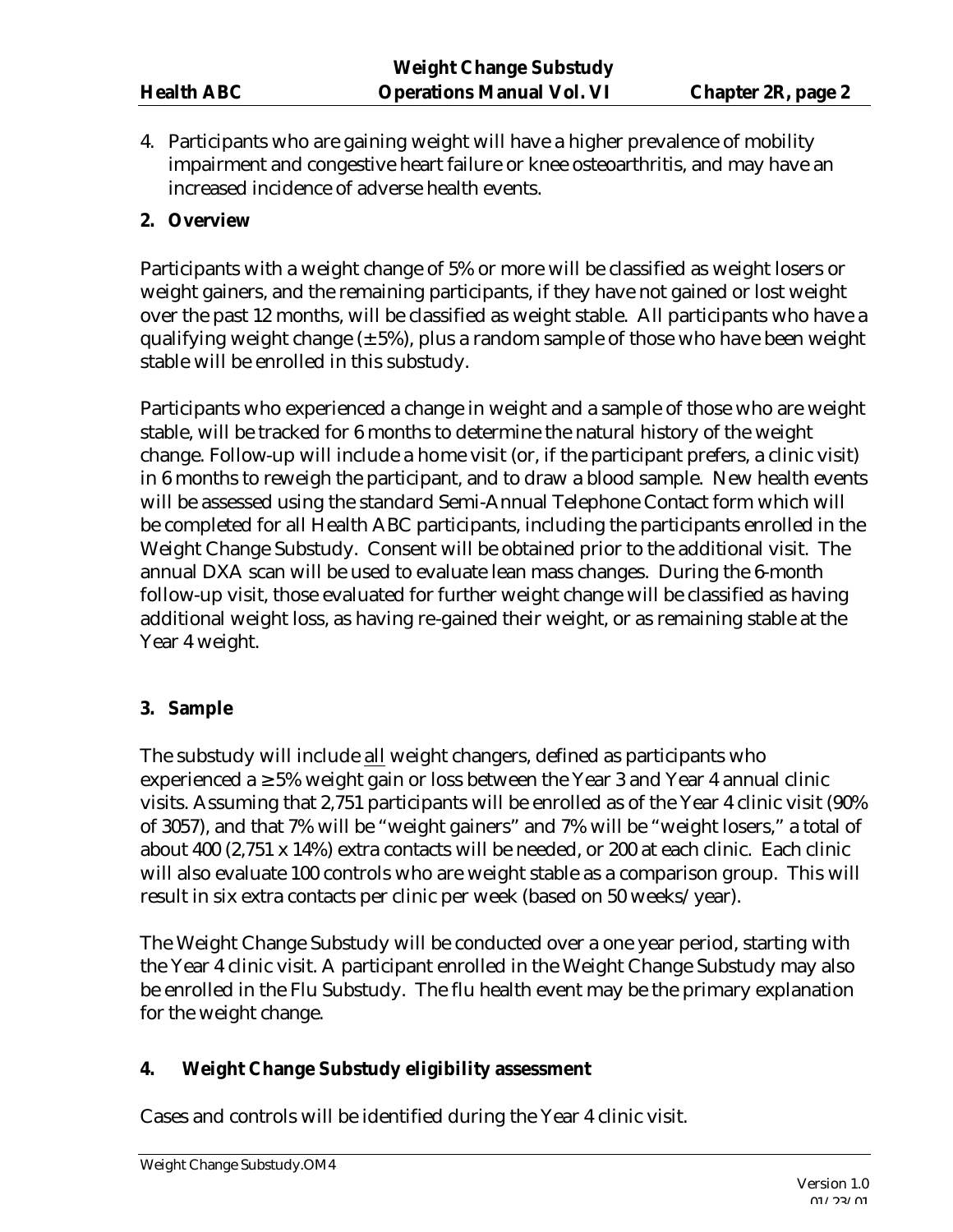- A Weight Change Substudy Eligibility Assessment form will be filled out for every participant during their Year 4 clinic visit. Examiners will look at the participant's Data from Prior Visits Report to see what their weight was from their Year 3 clinic visit, and they will look at the participant's Year 4 Clinic Visit Workbook to find the participant's weight at the Year 4 clinic visit.
- Printed on the participant's Data from Prior Visits Report will be two numbers based upon their Year 3 weight:
	- 1. a number that represents a 5% weight increase, and
	- 2. a number that represents a 5% weight decrease.

The examiner should check the Data from Prior Visits Report to answer Question #3 on the Weight Substudy Eligibility Assessment form: "Did the participant's weight change (either a gain or loss) by 5% or more since their Year 3 clinic visit?" and base their answer on the numbers that have already been calculated and printed on this report.

For example, if the examiner reads on the Data from Prior Visits Report that the participant weighed 140 kg at their Year 3 clinic visit, 147 kg will be listed on the report as a 5% weight gain and 133 kg would be listed as a 5% weight loss. If the participant weighs 150 kg at their Year 4 clinic visit, you would answer "Yes" to Question #3 ("Did the participant's weight change [either a gain or loss] by 5% or more since their Year 3 clinic visit?") and choose the "Gained weight" response option. You will then be instructed to go to the Weight Change Substudy Workbook because this participant is eligible to be part of the Weight Change Substudy.

• If the participant did not gain or lose 5% of their weight since their Year 3 visit, you would ask the participant Question #4 on the Weight Change Substudy Eligibility Assessment form: "Did you gain or lose five or more pounds at any one time over the past 12 months. If they answer "Yes," they are not eligible to be a weight-stable control for the Weight Change Substudy. If they did not gain or lose five or more pounds at any one time over the past 12 months, and if their weight has not gone up or down 5% or more since Year 3, they are eligible to be a weight-stable control. Refer to the Weight Change Substudy Control Selection Log to see if they should be selected to be a weight-stable control.

# **5. Administration of Weight Change Substudy Workbook**

The Weight Change Substudy Workbook will be administered during the Year 4 clinic visit to participants classified as weight changers and to the controls. Included in this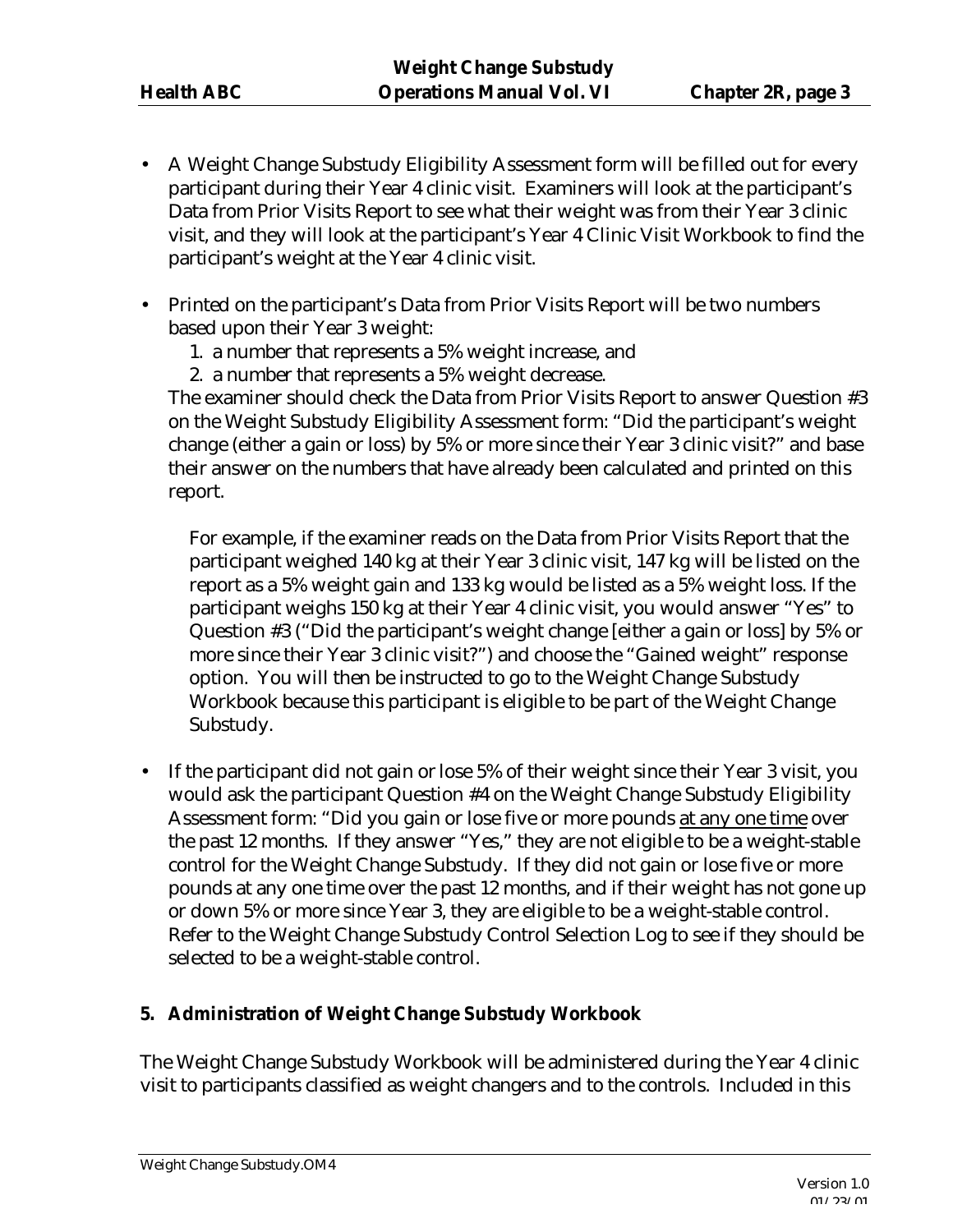workbook are several questions about appetite, diet, weight, physical function, and physical activity.

Because questions about intent to change weight and attributable causes of weight change are very important, participants identified as weight changers will be asked about whether or not they were trying to lose or gain weight, and whether they know the cause of their weight gain or loss. Participants who have lost weight and say that they have been trying to lose weight will be asked about the methods they used to lose the weight. Participants who have lost weight and were not trying to lose weight will be asked what they think caused the weight loss. This information will be used by investigators to adjudicate "explained vs. unexplained" weight change and to help determine the major cause of the weight change.

## **6. Six-month follow-up visit**

Participants who have been classified as weight changers and the control group will be seen again for a follow-up visit 6 months after their Year 4 clinic visit. This will be a brief visit, either in the participant's home, or if they prefer, in the clinic, and will include a weight measurement, blood draw and the administration of a follow-up questionnaire.

After the weight is obtained, the weight change will be classified as further gain, further loss, or as stable since the Year 4 clinic visit.

For those with further weight change at 6 months, questions similar to those on the Weight Change Substudy Workbook will be asked again. Participants previously defined as stable may have a weight change at this visit.

The usual Semi-annual Telephone Contact will assess interim health events and can be asked at the 6-month weight change substudy follow-up visit or on the phone at the time of scheduling this visit.

### **6.1 Lab instructions for weight change substudy 6-month follow-up visit**

One 5 mL serum tube should be drawn from the participant at their weight change substudy 6-month follow-up visit. The serum sample should be allowed to clot, and should be centrifuged, and aliquoted into four 0.5 mL aliquots that will be frozen and sent to LCBR. Special barcode labels with a distinct series of barcode numbers (100-xx and up for Memphis and 200-xx and up for Pittsburgh) have been sent to each field center. Make absolutely sure that the Phlebotomy and Laboratory Processing Forms in the Weight change Substudy Follow-up Workbook (pages 8-11) accompany the cryovials to LCBR. Please put the weight change substudy samples in a separate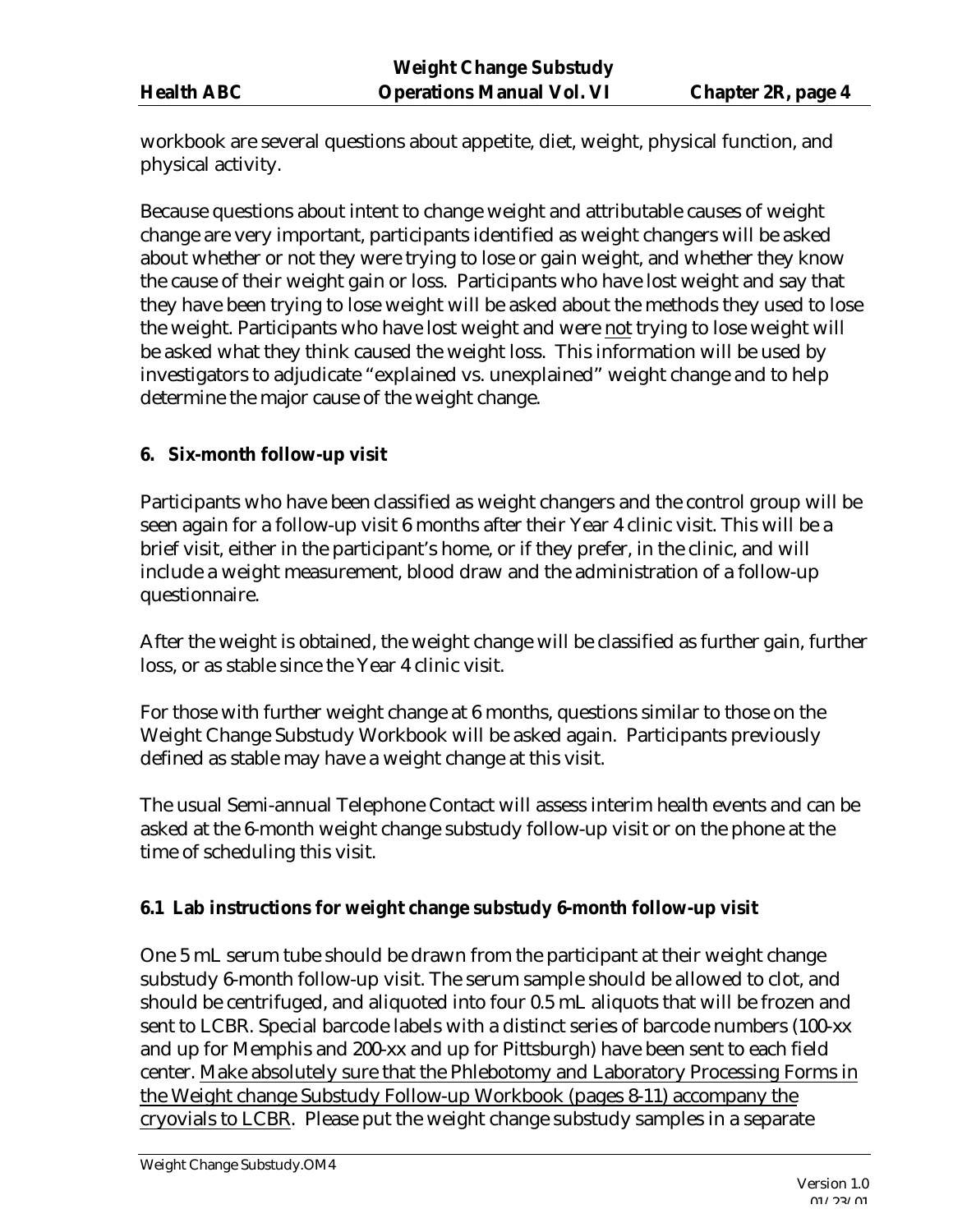freezer box from the regular Year 4 samples. These boxes may be shipped in the same weekly dry ice shipment as the other samples, however. Do not make blind duplicate aliquots with these samples.

### **7. Determination of the cause of the weight change**

The Year 4 Weight Change Substudy Workbook includes several questions regarding whether or not the weight change was intentional and assesses potential reasons for the weight change. This information will be reviewed by the investigator. In addition, ask the participant whether or not there is an explanation for this weight change. This should be recorded as a simple narrative in the participant's chart for the investigator to review. Because not all possible reasons for weight change are included in the Year 4 Weight Change Substudy Workbook, this narrative may be very helpful in determining whether additional action is warranted. All of the cases of significant weight change will be reviewed by an investigator or designee to determine whether additional action, such as sending a letter (Appendix 1) to the participant's health care provider, is warranted.

## **8. Alert values**

Participants with steep trajectories present a concern for occult disease (such as cancer or heart failure). Those with weight change (gain or loss) of >10% at the Year 4 clinic visit or a total of >10% at the subsequent 6 month follow-up visit will have their study chart reviewed by an investigator at the field center. Participants with weight change of >10% that appears to be unexplained, or a weight gain that is thought to be due to undiagnosed fluid retention (renal, hepatic or heart failure) will have the weight change brought to the attention of their physician with the participant's permission. The number of such cases would be a small proportion of the weight changers.

To determine whether or not a participant has gained or lost >10% of their weight, check the Data from Prior Visits Report to see what their weight was at their last visit. Move the decimel point to the left one digit. Subtract that number from their previous weight to see what a >10% loss would be and add that number to their Year 3 weight to see what a >10% gain would be. For example, if a participant weighed 150.0 kgs at their Year 3 clinic visit, you would subtract 15 from 150.0. If the participant weighs 135 kg or less at their Year 4 clinic visit, this would represent a >10% weight loss.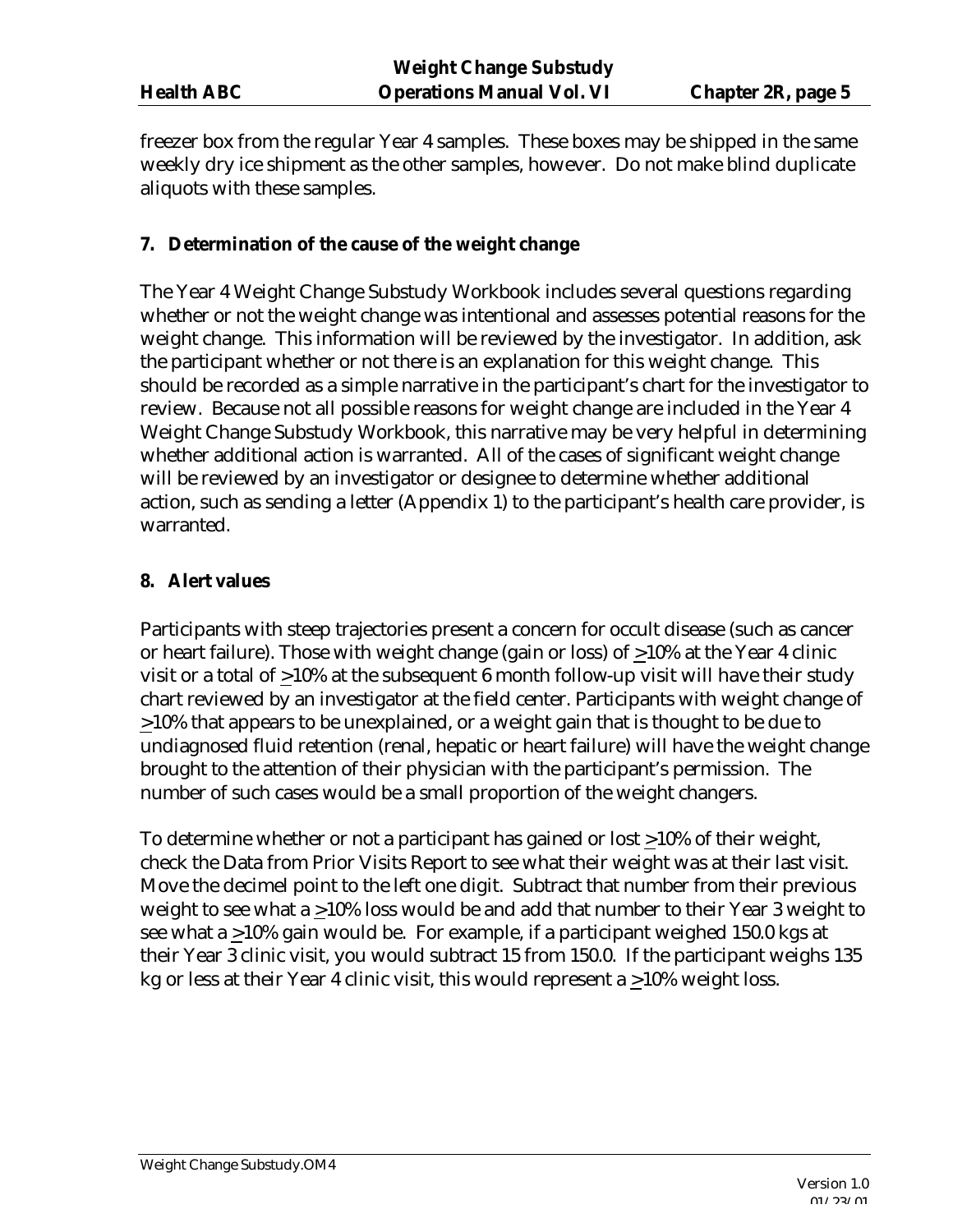#### **9. Quality assurance**

#### **9.1 Training requirements**

The examiner requires no special qualifications or prior experience to perform this assessment. Training should include.

- Read and study operations manual chapter on the Weight Change Substudy
- Discuss protocol and data collection forms with local expert or QC Coordinator

#### **9.2 Certification requirements**

- Complete training requirements
- Recite eligibility criteria for cases
- Recite eligibility criteria for controls
- Observation and evaluation of two to three *mock* Weight Change Substudy eligibility assessments and interviews (at least one mock interview should be observed by the QC Coordinator or their designate).
- Observation and evaluation of one *actual* Weight Change Substudy eligibility assessment and interview by the QC Coordinator or their designate.
- Complete two Weight Change Substudy Eligibility Assessment forms and two Weight Change Substudy Workbooks and have reviewed by QC Coordinator:

### **9.3 Quality assurance checklist**

- $\Box$  Records correct Year 3 weight on the Weight Change Substudy Eligibility Assessment form (same as the weight that is printed on the Data from Prior Visits Report).
- $\Box$  Records correct Year 4 weight on the Weight Change Substudy Eligibility Assessment form (same as the weight recorded on page 2 of the Year 4 Clinic Visit Workbook).
- $\Box$  Correctly determines whether the participant should or should not be included in the Weight Change Substudy as a case.
- $\Box$  Correctly determines whether the participant should or should not be included in the Weight Change Substudy as a weight-stable control.
- $\Box$  Asks the correct first question to begin the Weight Change Substudy Workbook depending upon whether the participant is a weight gainer, weight loser, or weight-stable control.
- $\Box$  Reads questions exactly as written on the Weight Change Substudy Workbook (same order, same wording).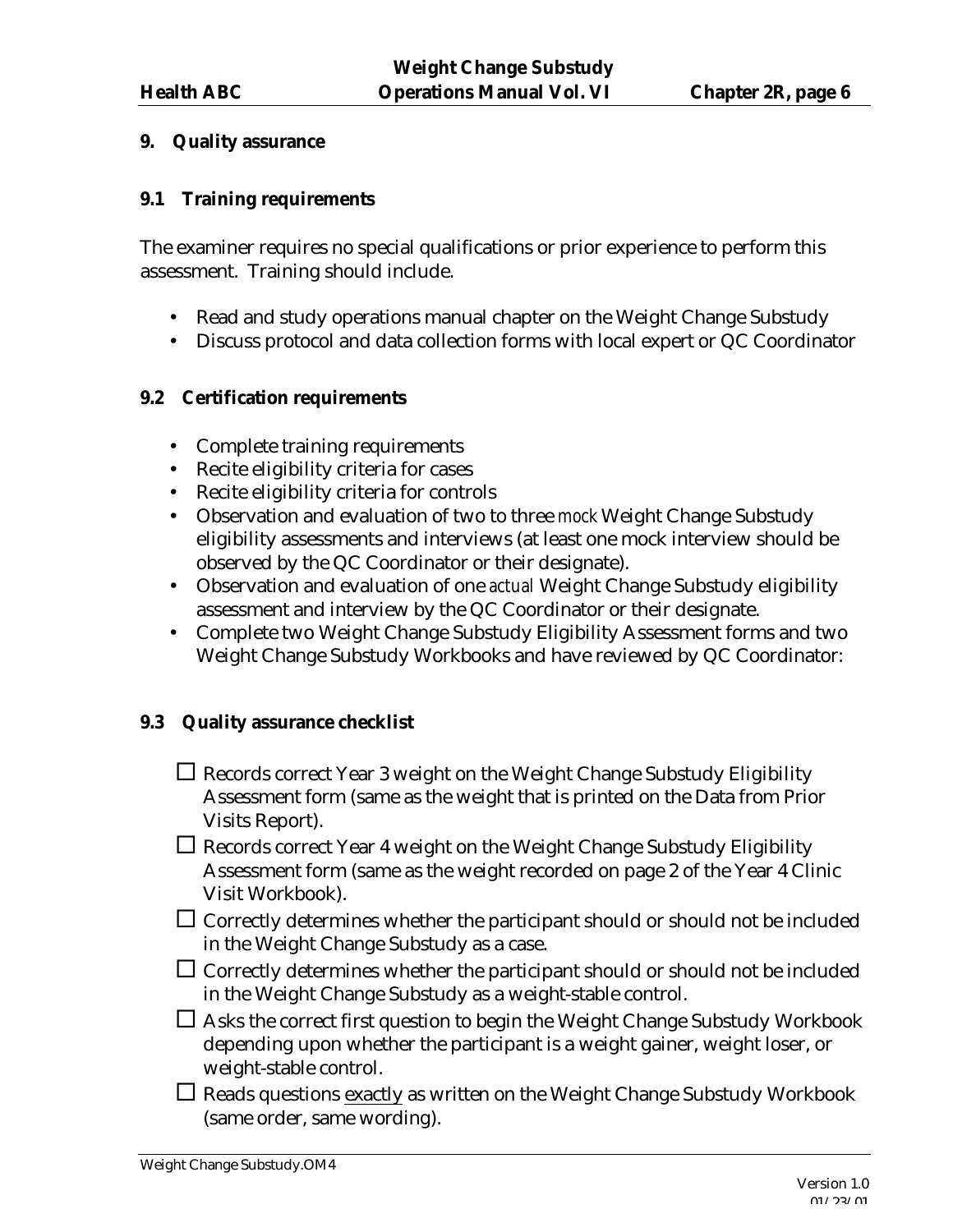- $\Box$  Response options read/not read when appropriate
- $\Box$  Follows skip pattern in Weight Change Substudy Workbook.
- $\square$  Accurately records participant's responses on Weight Change Substudy Workbook.
- $\Box$  Follows the guidelines for recording data on scannable forms.
- $\square$  At the end of interview, reviews Weight Change Substudy Workbook for completeness.
- $\square$  Correctly completes form

### **Interviewing techniques**

- $\square$  Reads slowly, speaks clearly and uses appropriate infection when speaking
- $\Box$  Reduces the chance of bias by maintaining a neutral attitude towards the participant
- $\Box$  Able to elicit accurate and complete information using non-directive probes
- $\Box$  Keeps interview on track by presenting questions at a regular pace.
- $\Box$  Focus participant's attention on questions while always being polite.
- $\Box$  Treats participant with respect
- $\square$  Maintains a professional and friendly manner